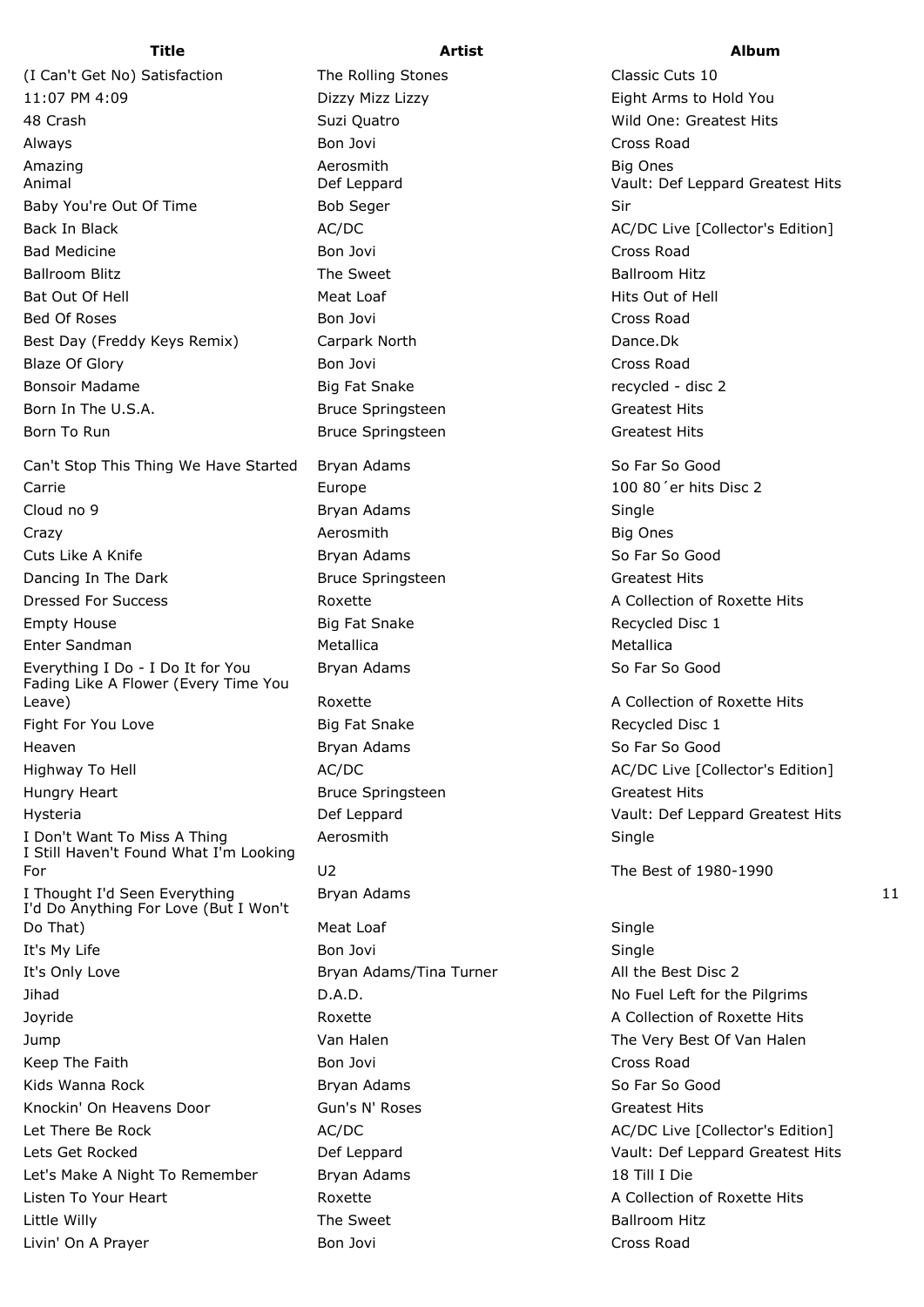Love Is A Loser's Game Dizzy Mizz Lizzy Dizzy Mizz Lizzy No Particular Place To Go Bob Seger Sir Nothing Else Matters **Matters** Metallica Metallica Nutbush City Limits **Bob Seast City Contains City Loser** Beautiful Loser Please Forgive Me **Bryan Adams** Bryan Adams **So Far So Good** Poison **Alice Cooper** 200 80<sup>'</sup>er hits Disc 1

Rockin' All Over The World Status Quo Rotator Dizzy Mizz Lizzy Eight Arms to Hold You Run To You **Bryan Adams** So Far So Good Bryan Adams So Far So Good Sad But True **Metallica** Metallica **Metallica** Metallica Metallica She's Got a Way Bryan Adams 11 Silverflame **Dizzy Mizz Lizzy Dizzy Mizz Lizzy** Dizzy Mizz Lizzy Dizzy Dizzy Dizzy Dizzy Dizzy Dizzy Dizzy Dizzy Since I Don't Have You **Gun's N' Roses** Gun's N' Roses **Greatest Hits** 

Sleeping In My Car **Roxette** Smoke On The Water **Deep Purple** 12" Straight From The Heart **Bryan Adams** So Far So Good Summer Of '69 Bryan Adams So Far So Good Bryan Adams So Far So Good Sweet Child O' Mine **Gun's N' Roses** Greatest Hits Greatest Hits The Best **Time Transform Time Turner** All the Best Disc 1 The Final Countdown **Europe** 100 80'er hits Disc 5

The Look and Roxette The Lumberjack Jackyl Jackyl The Unforgiven The Unforgiven Metallica Channel Metallica Metallica Transparent & Glasslike Carpark North Carpark North Waterline **Dizzy Mizz Lizzy Mizz Lizzy Dizzy Mizz Lizzy** Dizzy Mizz Lizzy Dizzy Dizzy Dizzy Dizzy Dizzy Dizzy Diz

Whatever You Want Status Quo Whiskey In The Jar **Metallica** Metallica **Metallica** Whiskey in the Jar With Or Without You **Contact Contact COV** U2 Contact Contact Contact The Best of 1980-1990 You Took The Words Right Out of My Mouth (Hot Summer Night) Meat Loaf Hits Out of Hell Hits Out of Hell

Pour Some Sugar On Me **Def Leppard** Def Leppard Vault: Def Leppard Greatest Hits Rocket **National Example 2018** Def Leppard **Def Leppard Createst Hits** Vault: Def Leppard Greatest Hits Whatever You Want: The Best of Status Quo Sin City **AC/DC** AC/DC **AC/DC** AC/DC **AC/DC AC/DC** Live [Collector's Edition] A Collection of Roxette Hits: Their 20 Greatest Songs Sleeping My Day Away **D.A.D.** D.A.D. No Fuel Left for the Pilgrims T.N.T. T.N.T. AC/DC AC/DC AC/DC AC/DC AC/DC Live [Collector's Edition] A Collection of Roxette Hits: Their 20 Greatest Songs The Wild One Suzi Quatro Current Controller Wild One: Greatest Hits Thunderstruck **AC/DC** AC/DC AC/DC AC/DC AC/DC Live [Collector's Edition] Whatever You Want: The Best of Status Quo